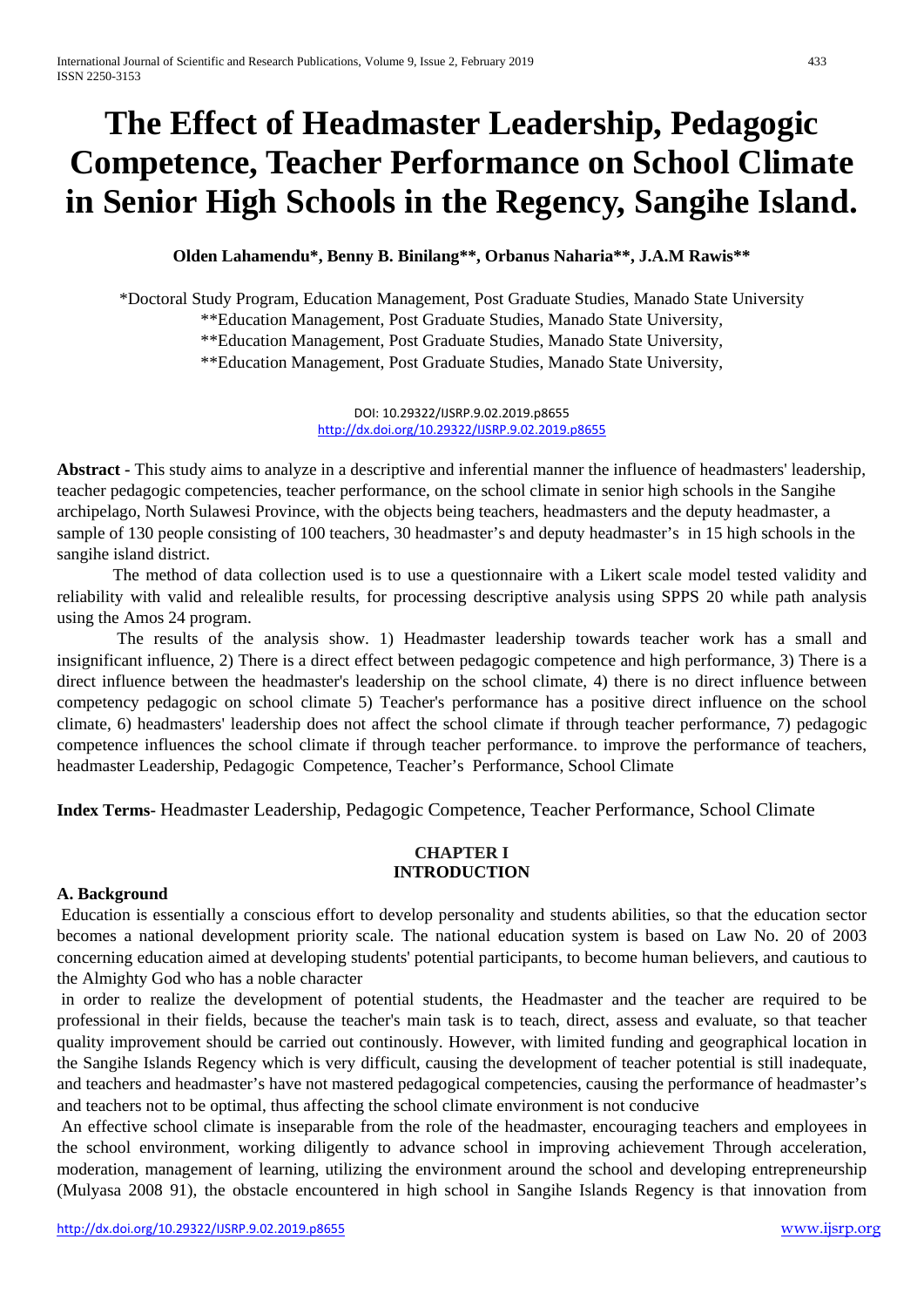masters is lacking, even though innovation is very important, changing schools that are not good to become good schools (conducive schools) according to Mulyasa (2008 90) conducive schools do not occur automatically, two conditions are needed, namely, a positive attitude towards renewal, for example, to develop agriculture, an agricultural machine is needed, to advance education not to use such machines, but research and experiment assistance, so that education reform activities can be carried out widely quickly and precisely, which is an obstacle in the high school environment in the Sangihe Islands Regency, headmaster's and teachers lack innovation in conducting research in connection with the lessons taught, and the application of pedagogical competencies has not been fully implemented so as to affect teacher performance, in creating a good and conducive school climate.

# **B.FORMULATION OF THE PROBLEM:**

This is as follows:

- 1. Does the headmaster's leadership have a direct positive effect on
- 2. Does pedagogical competence directly influence the climate
- 3. School climate  $(X, with Y)$  school  $(X2 with Y)$
- 4. What is teacher performance (X) direct positive effect on the school climate
- 5. Does the teacher's pedagogical competence (X2) affect teacher performance (%)
- 6. Does the leadership of the headmaster  $(X)$  affect the kinena of the teacher performance  $(\%)$
- 7. Does pedagogical competence (X) have a positive effect on school climate (Y) through teacher performance (X) as an intermediate variable

#### **CHAPTER II Theoritical review**

#### **A. School climate**

Study The school operational definitions are more structured by Stringer (1984:1), namely, "asset measurable properties of the work environment based on the collective perception of the people who live and work in the environment and demonstrated to influence their behavior," or with other words another school organizational climate is a perception of people living and working in an environment and influencing their role.

Collaborated by Syafarudin (2005: 296) in his writing that a positive school climate is a school climate that is encroached on noise, hustle and corruption all in conditions, very friendly relations without prominence between occupants starting from headmaster , teachers, students and administrative staff, Leadoan as this causes students to feel safe and secure, free from pressure, threats that can harm learning activities Similar things presented by Mujiarto (2003 28 ) the school's positive faith is a condition where the state of the school and environment in a safe, peaceful, pleasant condition in teaching and learning activities related to the positive school climate The opinion according to Sergiovant, quoted Syafarudin (2005 90). Climate is energy that is exposed in an organization that has an effect on school and this is very dependent on how energy is channeled and directed by the headmaster, the better the energy is directed and channeled, the better the influence on the school.

#### **B. Headmaster's Leadership**

According to Lussier, Robert N and Achmad Christopher F about leadership theology, it is argued that (Lussier, Robert N, F achua and Christopher 1997 131)

The leadership theory is an explanation of several aspects of leadership, theories have practical value because they are used to better understand, predict and control leadership and success. Classification of leadership theories, including nature, behavior, contingency, and integration There are several types of leadership theories, among them are first. The theory of leadership traits the theory that seeks to explain the typical characteristics of accounting for leadership effectiveness. Second, the behavioral leadership theorist is the theory who tries to explain the distinctive style used by effective leaders or to determine their nature and work. Third. Contingency leadership theology is a thèory which seeks to explain the appropriate leadership gava based on followers' leadership and situation Fourth, the integrative leadership theory who seeks to combine characters, behavior, and contingency theory to explain success. leader-follower influences the relationship.

#### **C. Pedagogic Competence**

The term teacher competence has many meanings of Broke and Stune as which is quoted by E Mulyasa (2004 38) suggesting that teacher competence is a descriptive of qualitative nature of reacher's behavior appears to be meaningful Teacher competency is a qualitative description of the essence of the teacher's meaningful meaning. While Charles in Mulyasa (2004: 37) suggested that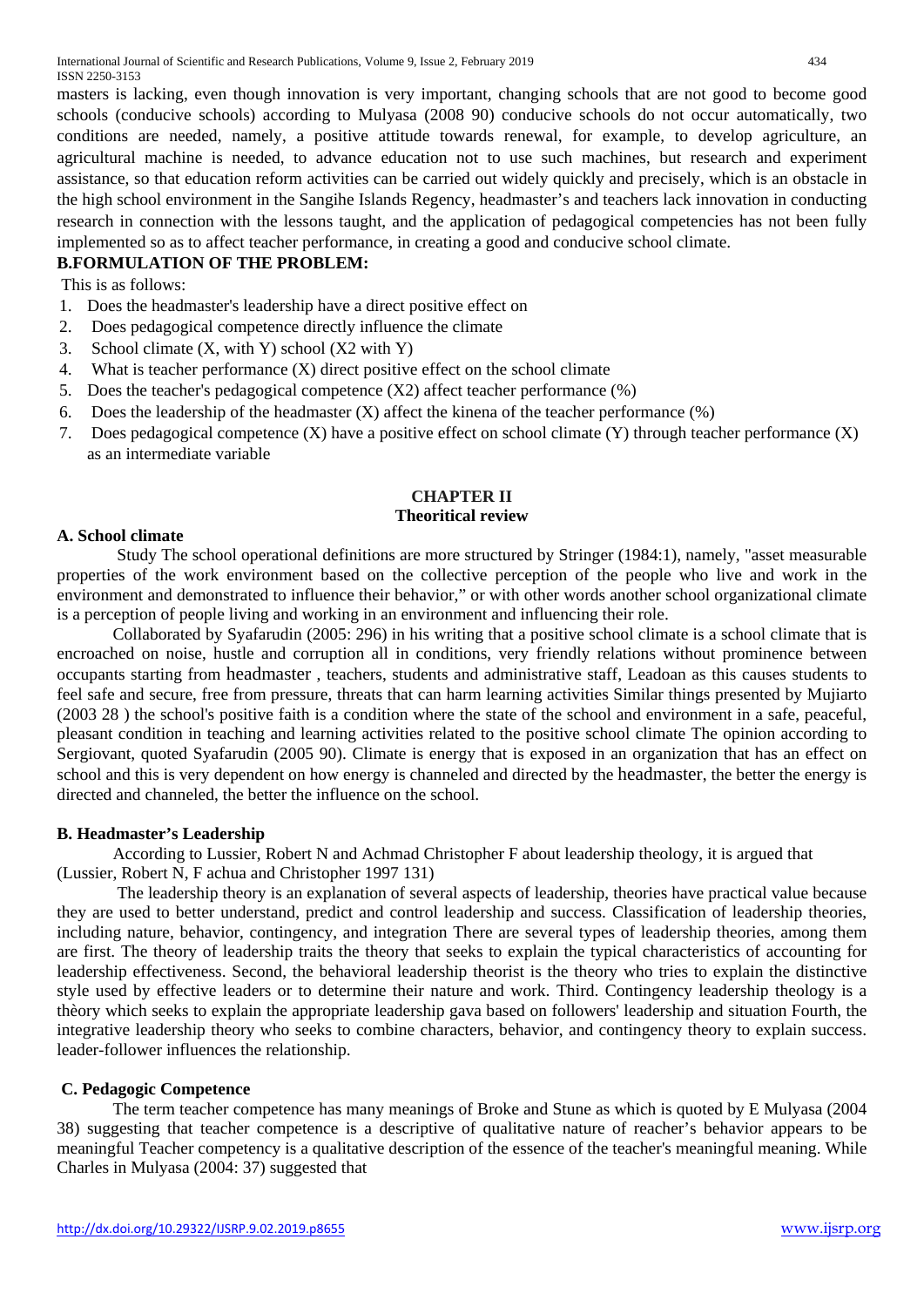International Journal of Scientific and Research Publications, Volume 9, Issue 2, February 2019 435 ISSN 2250-3153

*"competency as rational performance which satisfactorily meets the objective for a desired condition"* (competence is rational behaviour to be required in accordance with the expected conditions). Pedagogic competency is a set of abilities and skills related to teaching and learning interactions between teachers and students in the class. Pedagogic competencies include, the teacher's ability to explain the material, carry out the learning methods, provide the questions, answer the questions, manage the classes and conduct the evaluations. According to the Kamus Besar Bahasa Indonesia explained that pedagogics is educational, punishment to children. In Law number 14 of 2005 concerning Teachers and Lecturers, it was stated that pedagogic competence is the ability to manage learners' learning. Whereas in the explanation of Article 28 of the Republic of Indonesia Government Regulation number 19 of 2005 concerning the national standard of education, what is meant by pedagogic competence is the ability to manage student learning which includes understanding of participants, planning and implementing learning, evaluating learning outcomes, and developing students for actualize the various potentials they have.

#### **D. Teacher's Performance**

The definition of performance is almost similar as work performance which is a comparison between the actual work results with the specified work standards. In this case the performance focuses more on work results. Dessler [\(1997: 513\)](tel:1997513).

#### **E. Research Hypothesis**

- 1. Headmaster's leadership affects directly positively on the school climate  $(X_1 \text{ with } Y)$ .
- 2. Pedagogic competence has a positive direct effect on the school climate.
- 3. Teacher performance  $(X_3)$  has a positive direct effect on the school climate  $(Y)$ .
- 4. Leadership  $(X_1)$  has a positive effect on performance  $(X_3)$ .
- 5. Pedagogic competence  $(X_2)$  has a positive direct effect on teacher performance  $(X_3)$ .
- 6. Headmaster's leadership  $(X_1)$  has a positive indirect effect on the school climate, with the teacher's performance as a variable.
- 7. Pedagogic competence indirectly affects positively the school climate with the teacher's performance as a variable.

#### **CHAPTER III Research Methodology**

#### **A. Method of Research**

This research is a type of verification research that aims to test the hypothesis. In accordance with the objectives of the research to be achieved, the method used is Explanatory Survey Method, which is a survey research method that aims to test hypotheses by basing on the effects that occur and looking for causal factors through certain data. To clarify and simplify, this research method requires the operationalization of variables that can be measured quantitatively with a hypothesis test model using statistical methods.

# **B. Technique of Data Collection**

According to Sugyono, there are two main things that affect the quality of the research data, namely the quality of research instruments and the quality of data collection. Data collection in this study uses a tool in the form of a research instrument using sample data to be obtained through a questionnaire with a scale model of Likert. The research variable consisted of one dependent variable (Endogen) and three independent variables (Exogenous), namely :

- 1. School Climate (Y).
- 2. Headmaster's Leadership  $X_1$ .
- 3. Pedagogic Competence  $X_2$ .
- 4. Performance X3.
- 5. Teacher's

#### C.Population and Sample

The population studied were all high schools in the district of Sangihe island which numbered 15 schools, with a total of 188 teaching teachers, using Isaac and Michael's formulations, the samples studied were 130 teachers.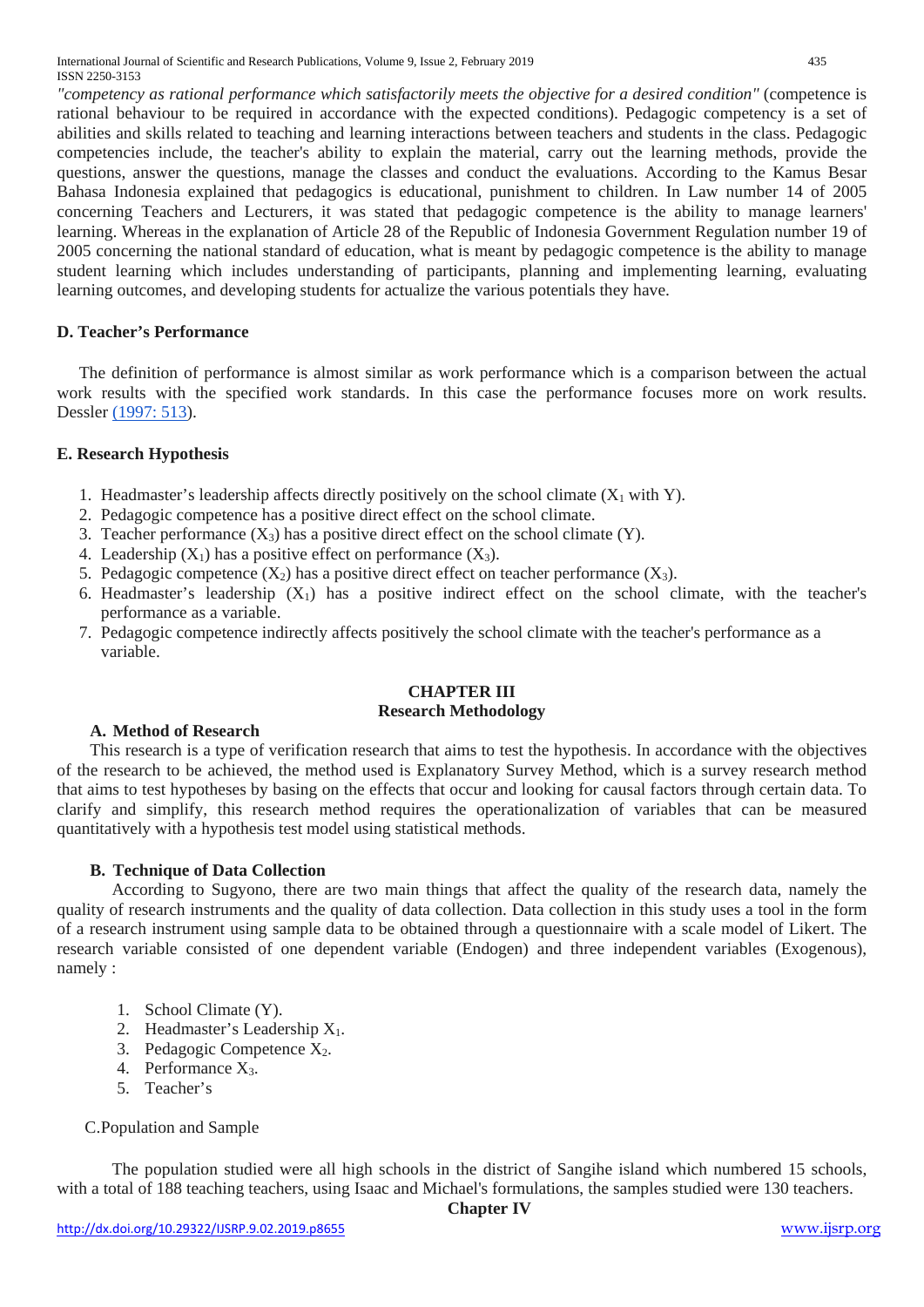#### **Results and Discussion**

#### Description of Research Variable

|       |                      | Frequency | Percent | Valid Percent | Cumulative<br>Percent |
|-------|----------------------|-----------|---------|---------------|-----------------------|
|       | Guru                 | 100       | 76.9    | 76.9          | 76.9                  |
| Valid | Kepala Sekolah/Wakil | 30        | 23.1    | 23.1          | 100.0                 |
|       | Total                | 130       | 100.0   | 100.0         |                       |

#### Table 4. 1. NUMBER OF HEADMASTERS AND TEACHERS

Source: Research Results

Educational progress is determined by the number of Teachers who teach and the education of the Teachers who are completed, based on the table 4.1 of 130 respondents, who studied 100 Teachers and 30 Headmasters/Representatives.

| Table 4.2. Teacher's Education Level. |       |           |         |                      |                       |  |  |  |
|---------------------------------------|-------|-----------|---------|----------------------|-----------------------|--|--|--|
|                                       |       | Frequency | Percent | <b>Valid Percent</b> | Cumulative<br>Percent |  |  |  |
|                                       | D4/S1 | 120       | 92.3    | 92.3                 | 92.3                  |  |  |  |
| Valid                                 | S2    | 10        | 7.7     | 7.7                  | 100.0                 |  |  |  |
|                                       | Total | 130       | 100.0   | 100.0                |                       |  |  |  |

**Table 4.2. Teacher's Education Level.**

According to the results of research from 130 respondents in Table 4.2 those who were educated D4/S1 (92.3%) and S2 or Post-graduate as many as 10 people (7.7%), from the available data can illustrate that teachers need to be empowered through improving education status.

Inferential Analysis.



Picture. 4. 1. **Relation between variables X<sub>1</sub>, X<sub>2</sub>, X<sub>3</sub> and Y** 

The path analysis model (picture 4.1) shows that the variable  $X_1$  has a direct influence on the Y variable which is equal to 0.434, and  $X_2$  to Y has an influence of -0.024, while  $X_1$  to  $X_3$  has the influence of 0.01 and  $X_2$  to  $X_3$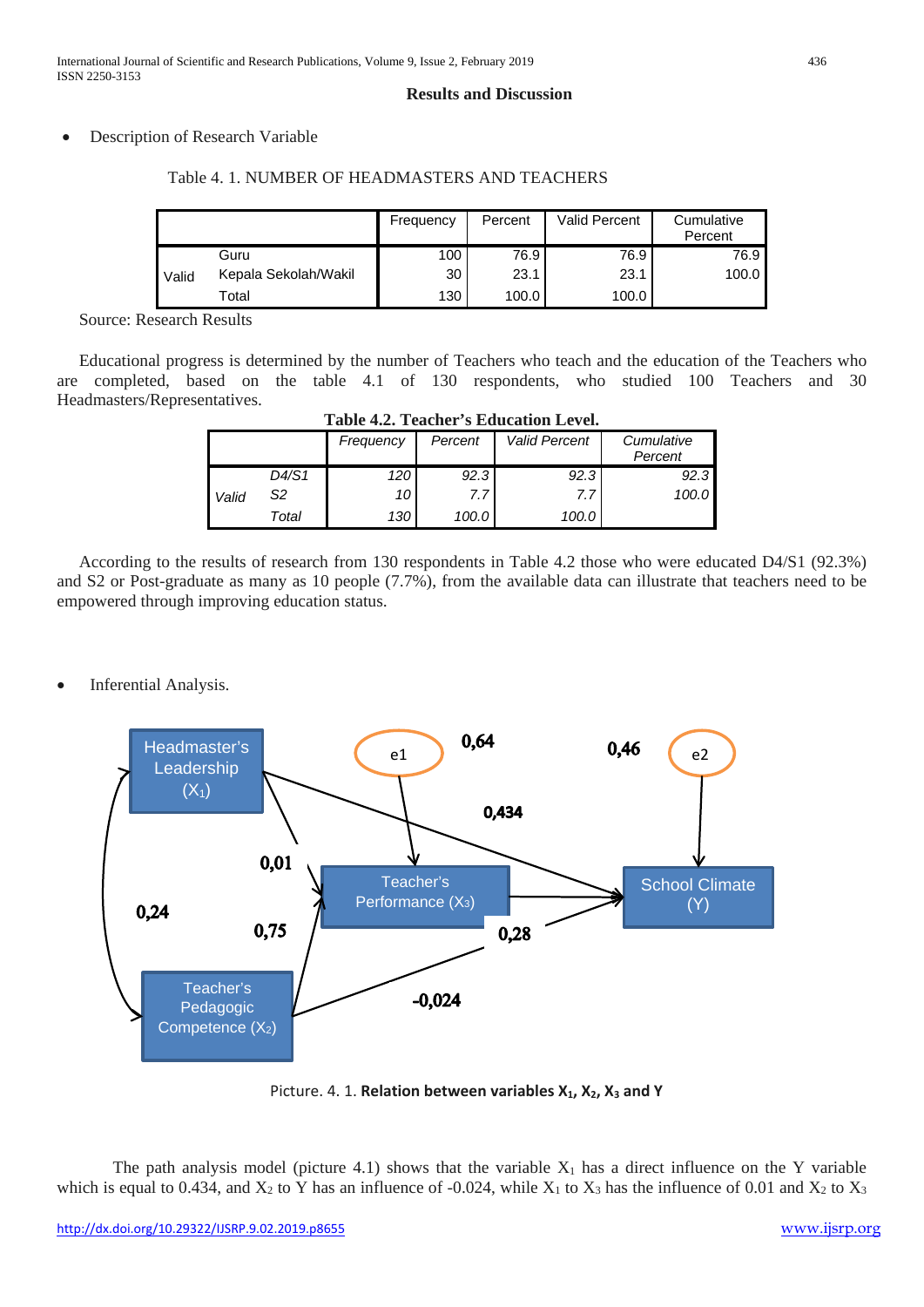has a considerable influence which is  $0.75$  and the effect of  $X_3$  to Y is 0.28.

|  |  | Table 4. 3. Direct Effects (Group number 1 - Default model) |
|--|--|-------------------------------------------------------------|
|  |  |                                                             |

|    | КÞ      | ĸĸs  | КG   |
|----|---------|------|------|
| КG | .751    | .007 | .000 |
| IS | $-.024$ | .432 | .276 |

Path analysis between direct relationship variable can be seen in table 4.10

1. Indirect Effect.

Table 4.4. Indirect Effects (Group number 1- Default model)

|    | КP   | KKS  | КG   |
|----|------|------|------|
| KG | .000 | .000 | .000 |
| IS | .207 | .002 | .000 |
|    |      |      |      |

The results of processing Amos

According to the table 4.4 the indirect effect of the headmaster's leadership variable  $(X_1)$  on the school climate through the variable between teacher's performance  $(X_3)$  has a very small relationship of 0.002, while the relationship between the pedagogic competency variable on the school climate through teacher performance is 0.21. 2. Total Effect

|  |  |  | Table 4.5 Total Effects |
|--|--|--|-------------------------|
|--|--|--|-------------------------|

|    | КÞ   | KKS  | ΚG   |
|----|------|------|------|
| КG | .751 | .007 | .000 |
| ıs | .183 | .434 | .276 |

The result of Amos 21 processing

Total effect is the sum of the direct and indirect effects of both the independent variable and the dependent variable, so based on table 4.5 the total effect of pedagogic competence on the school climate is 0.183, while the principal's leadership in the school climate is 0.434.

Based on table 4.5 Total Effect can be stated that the principal's leadership variable to the school climate If through the intermediate variable teacher performance is 0.002 while the direct relationship is still greater 0.432 so that the variables in  $(X3)$  do not significantly influence the principal leadership variables in  $(X1)$  on the climate climate of schools so that it can be concluded that it is better not through intermediate variables because based on the value of total effect value the direct relationship of leadership of the principal is greater than through the intermediate variable which is only 0.432.

Whereas for pedagogic competence to school climate, it is better through variables because the value of the direct relationship is smaller than the indirect relationship which is minus 0.024 and 0.183.

#### 3. Critical Ratio

Table 4.6 Regression Weights: (Group number 1 – Default model)

|                     | Estimate S.E. C.R. |           |                  |      | P Label |
|---------------------|--------------------|-----------|------------------|------|---------|
| $KG \leftarrow$ KKS | .007               |           | .041 .166        | .868 | par 4   |
| KG <--- KP          | .751 .058          |           | 12.911           | ***  | par 5   |
| $IS \leftarrow$ KKS |                    |           | .432 .035 12.401 | ***  | par 1   |
| $IS \leftarrow$ KP  | .024               | .075      | .326             | .745 | par 2   |
| $IS \leftarrow$ KG  |                    | .276 .075 | 3.688            | ***  | par 3   |

The result of processing

Regression weight function is to give an understanding of the critical error. Sstandard ratio in (cr) namely the estimated value divided by the standard error then compared with p-value.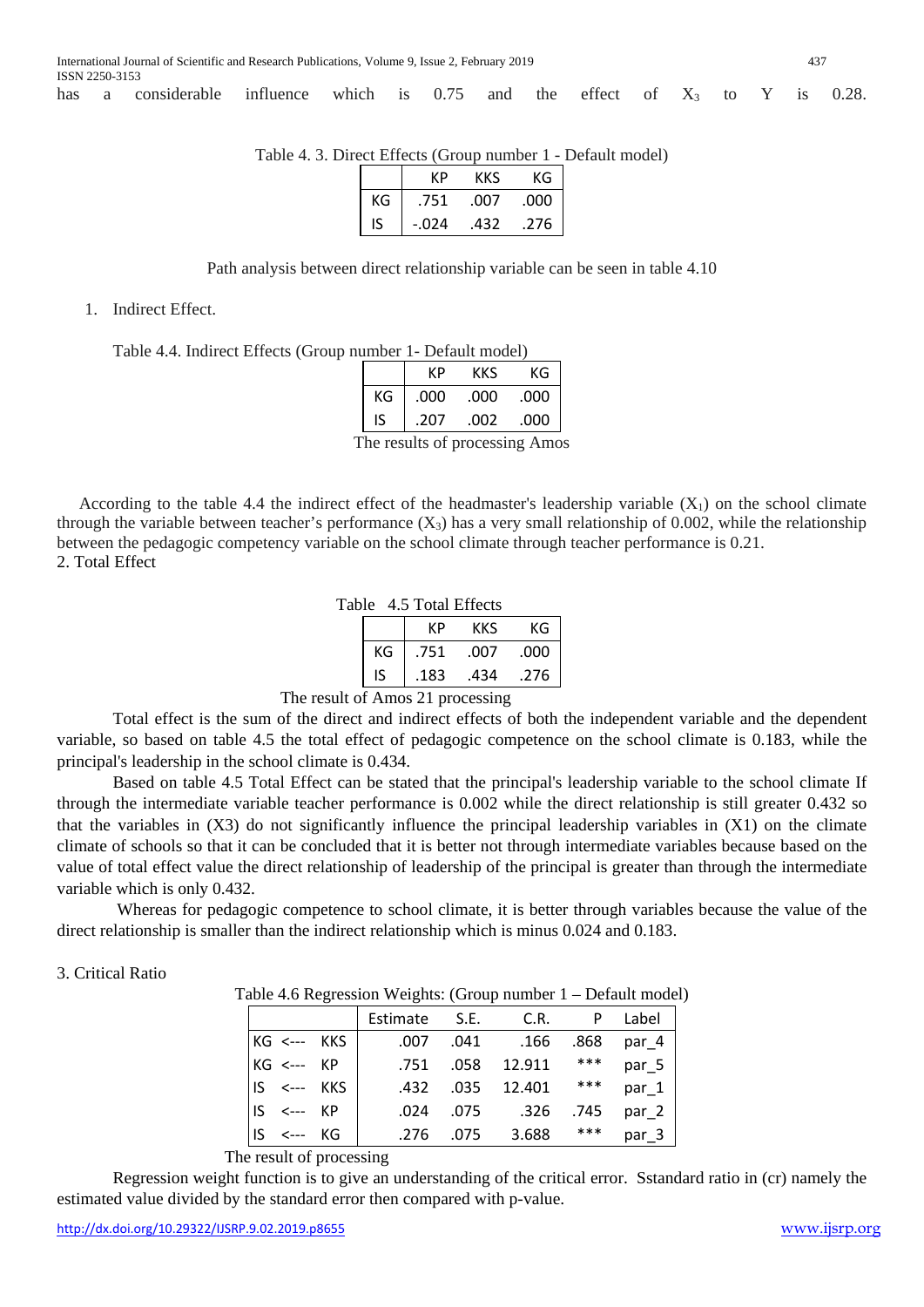Amos processing results if the p value is starred, the effect of the significant variable if the values of the critical ratio (cr)  $> 1.96$  for a significant level of 5% the influence between significant variables, this can be explained based on the regression weight table where the headmaster's direct leadership variable to teacher performance variables in  $(X3)$  is not significant because cr  $0,166 < 1,96$ , thus the variable pedagogical competence in the school climate is not significant because the cr value is  $0.32 < 1.96$ .

The variable that has a significant relationship is pedagogic competence in (X2) on the performance of teachers with a cr value of 12,911 greater 1,96 leadership of the principal towards the school climate with a value of  $CR 12,401 > 1.96$  and teacher performance on the school climate with a CR value of  $3,688 > 1,96$ .

# 5. Model Accuracy Test

The accuracy of the path analysis model can be tested by using several statistical tests but the most commonly used test is the Root Mean Square Error Approximation (RMSEA) and Kai-squared value (CMIN), with provisions: Table 4.7 Model Feasibility Table

| $14010 + 7.7$ $1100001$ $100001$ |                                    |  |  |  |  |
|----------------------------------|------------------------------------|--|--|--|--|
| Measure of Eligibility           | The value expected to be feasible. |  |  |  |  |
| <b>RMSEA</b>                     | $\leq 0.08$                        |  |  |  |  |
| <b>CMIN</b>                      | P > 0.05                           |  |  |  |  |

According to Agus Widarjono Phd

#### Table 4.8 Root Mean Square Error Approximation (RMSEA) RMSEA

| Model              | RMSEA LO 90 |      | HI 90 | <b>PCLOSE</b> |  |
|--------------------|-------------|------|-------|---------------|--|
| Independence model | .325        | .290 | .360  | 000           |  |

The result of Amos processing

Based on the feasibility test using RMSEA where the RMSEA value  $\leq 0.08$  the right model to see the relationship between variables based on the table 4.8 RMSEA value of 0,325 means that the model is not appropriate to see the relationship between variables.

| Table 4.9 CMIN     |             |             |    |      |         |  |  |
|--------------------|-------------|-------------|----|------|---------|--|--|
| Model              | <b>NPAR</b> | <b>CMIN</b> | DF |      | CMIN/DF |  |  |
| Default model      | 14          | .000        |    |      |         |  |  |
| Saturated model    | 14          | .000        |    |      |         |  |  |
| Independence model | Δ           | 247.259     | 10 | .000 | 24.726  |  |  |

The result of Amos processing

Based on the table 4.9 the value of  $p = 0.00$  while the CMIN feasibility test requirement is the value of  $p >$ 0,05 when compared then the model does not correctly see the relationship between variables.

# **D. Model Development Based on Feasibility Testing**

Based on Agus Widarjono in his applied multivariate analysis (2015:236) path analysis does not only see the influence between variables because the model determines the accuracy of a study to test the feasibility of the model, can be calculated from several ways including through GFI and trough CMIN and with the RMSEA. But from many feasibility tests the RMSEA and CMIN tests are the most widely used. So that trough the processed results of the Amos 24 program, the results of path analysis showed a relationship between variables but after being tested for model feasibility, the model was not very feasible. Therefore another feasible model has been shown like the model in figure 4.2.

If seen from the results of path analysis from figure 4.1, the indirect relationship between the leadership of the principal to the school climate trough teacher performance results is not significant and direct pedagogical competence to the school climate does not show a significant relationship, causing the model to be inappropriate to see the relationships between variables. Seen from table 4.1 the intended model is as follows: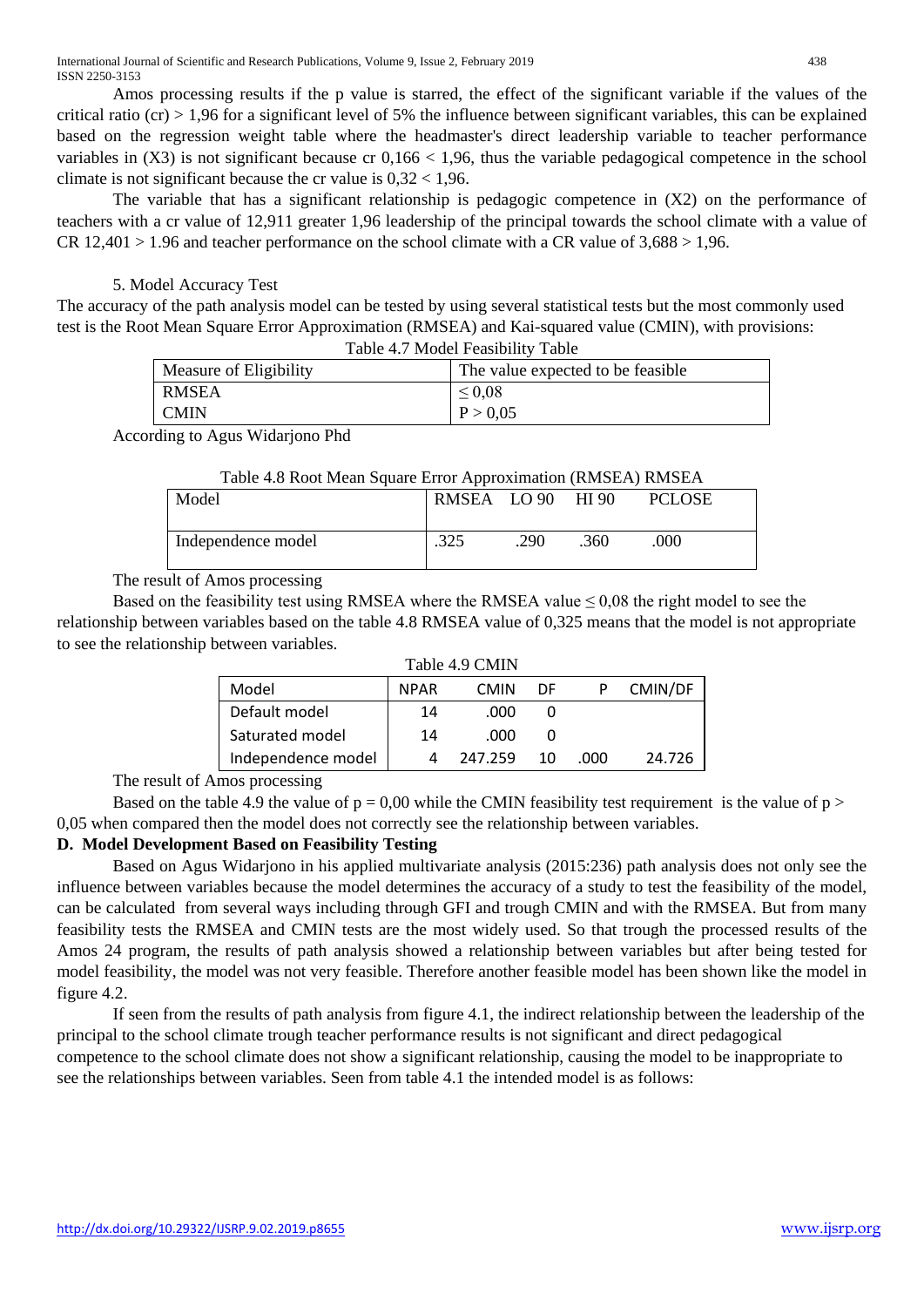International Journal of Scientific and Research Publications, Volume 9, Issue 2, February 2019 439 ISSN 2250-3153



#### **Figure 4.2 Decent model based on the results of path analysis**

Table 4.10. CMIN

| Table 4.10. CMIN   |             |             |          |      |                |  |  |
|--------------------|-------------|-------------|----------|------|----------------|--|--|
| Model              | <b>NPAR</b> | <b>CMIN</b> | DF       | P    | <b>CMIN/DF</b> |  |  |
|                    |             |             |          |      |                |  |  |
| Default model      | 12          | .134        |          | .935 | .067           |  |  |
| Saturated model    | 14          | .000        | $\theta$ |      |                |  |  |
| Independence model |             | 247.259     | 10       | .000 | 24.726         |  |  |

Based on the table 4.10 shows that the value of P is 0,935 when compared to the terms of the eligibility test model where the  $P > 0.05$  then the model in figure 4.2 is worth to see the effect between variables.

| Table 4.11 RMSEA   |                   |      |      |               |
|--------------------|-------------------|------|------|---------------|
| Model              | RMSEA LO 90 HI 90 |      |      | <b>PCLOSE</b> |
|                    |                   |      |      |               |
| Default model      | .000              | .000 | .034 | .962          |
|                    |                   |      |      |               |
| Independence model | .325              | .290 | .360 | .000          |
|                    |                   |      |      |               |

In table 4.11 of the AMOS processing results with RMSEA is 0,00 this value when compared to the terms of the formation feasibility RMSEA < 0,08 then the model in figure 4.2 appropriate to use to see the effect between variables.

# **CHAPTER V**

# **CONCLUSION**

- 1. Variable leadership of the principal, has a positive direct effect and is significant for the high school climate in the Sangihe Islands Regency
- 2. Variable pedagogic competence against the school climate is not influential.
- 3. Teacher performance has a direct and positive influence on the school climate.
- 4. Leadership of the school towards teacher's performance failure is very small and insignificant.
- 5. Pedagogical competency has a positive and significant effect on teacher performance.
- 6. Principal leadership through teacher performance does not affect climates.
- 7. Pedagogical competition indirectly affects school climate through teacher performance as a variable between.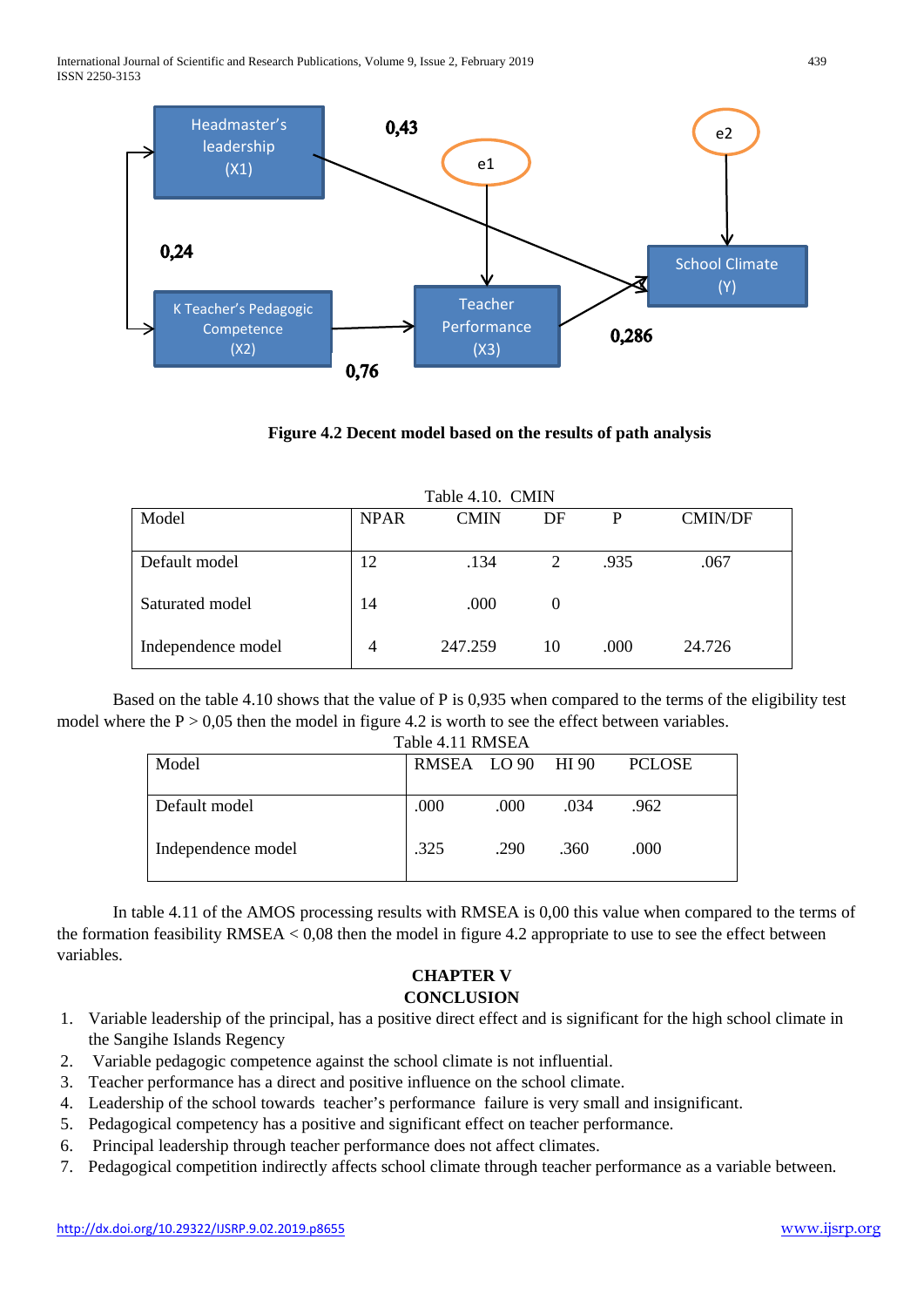- 1. Anderson. (1995). *Learning And Memory.* New York: Jhon Wiey and Son.
- 2. Anderson. (1996). *Study Of Curiculum Reform.* Washington DC: US Goverment Printing Office.
- 3. Anderson, L. (1996). *The Effective Teacher Study Guide and Reading. Mc Graw.* Mc Graw Hill: International Edition.
- 4. Campbell J.P dan Campell R.J. (1993). *Productivity in organization.* San Fransisco: Josey-Bas.
- 5. Covey, S. (1990). *The Seven Habits of Highly Effective Cuple.* New York: A Pireside Book.
- 6. Davis, G.A., Thomas, M.A. (1989). *Effective School and Effective Teacher.* Boston: Allyn and Bacon.
- 7. DeVries. (1981). *Performance Apprasial on the line.* John Wiley and Son.
- 8. George R, T. (1977). *Principle Of Management.* Illionis: Richard Irwin Inc.
- 9. Gibson, Ivancevich dan Donelly. (1985). *Organisasi (Terjemahan Nunuk Ardiani).* Jakarta: Erlangga.
- 10. Grote, D. (1996). *The Complete Guide to Performance Appraisal.* New York: Amacom.
- 11. Gunbayi, I. (2007). School Clamate and teacher perceptions on climate factor. *The Turkish Online Journal of Education Technology (TOJET)*, 2.
- 12. Jases, A.F. Stoner & Freeman, R. Edward. (1992). *Management.* Prentice-Hall: Englewood-cliffs.
- 13. John. B. Miner 1988, ,. N. (1988). *"Organizational Behavior: Performance And Productivity" First Edition.* New York: Random House Business Division.
- 14. Jonshon, E. C. (1994). *A Meaning For Competency.* Georgia: Competency Based Educatiion Center College of Education.
- 15. K.Hoy, W. (1990). Organizational Climate and Culture:A Conceptual Analysis of the school workplace. *JOURNAL OF EDUCATIONAL AND PSYCHOLOGICAL CONSULTATION*, 149-168.
- 16. Kompri. (2014). *Manajemen Sekolah.* Bandung: Alfabeta.
- 17. konntz H, O'donell, Weinrich. (1982). *Managemen Aucland.* Mc graw hill.
- 18. Litwin, George H and Stringe, Robert. A. (1968). *Motivatian and Organization Climate.* Boston: Harvard University.
- 19. Lynn., C. (1985). *Phycical Education Teacher Education.* Chichester Brisbone Toronto Singapore.
- 20. Michael, A. (2003). *the Art of HRD : Strategic Human Resource Management a Guide to action, Manajemen Stratejik Sumber Daya Manusia Panduan Praktis Untuk Bertindak.* Jakarta : PT Gramedia.
- 21. Miner, J. (1998). *Organizational Behavior, Performance and Productivity.* New York: Random House bussines Division.
- 22. Mohrman. (1989). *Shcool Based Manajemen Organitation For High Performance.* San
- 23. Murphy, K. J. (1990). Corporate Performance and Managerial Remuneration. *Journal Mangement*.
- 24. Oliva, P. F. (1984). *Supervision For Today School.* New York: Thomas Crowel Company.
- 25. Owen, R. G. (1991). *Organizational Behaviour on Education.* Boston: Ally and Bacon.
- 26. Pidarta, M. (2011). *Education Manajaman of indonesian.* Jakarta: Rinika Cipta.
- 27. Prawirosenton. (1999). *Manajemen Sumber Daya Manausia, Kebijakan Kinerja Karyawan.* Jakarta: Bina Aksara.
- 28. Purwanto. (2007). *Kuantitatif resceacd Method.* Surakarta: Pustaka Pelajar Offeset.
- 29. Roche, D. (1985). *How School Administratos Solve Problem.* New Jersey: Prentice Hall.
- 30. Rohadi Ahmad dan Abu Ahmadi. (1991). *Pedoman Penyelengaraan Administrasi Pendidikan Sekolah.* Jakarta: Bumi Aksara.
- 31. Rummler, Brache. (1995). *Improving Performance: Hpw to Manage the white space on the organitation chart.* California: Jossey Bas.
- 32. Sagala, S. (2013). *Kemampuan Profesional Guru dan Tenaga Kependidikan.* Bandung: Alfabeta.
- 33. Sallis, E. (1993). *Total Quality Managemen in Education.* London: Kogar.
- 34. Senge, P. M. (1990). *The Fifth Dicipline a currency Book.* New York: Doubleday Group Dell Publhising Inc.
- 35. Sergiovanni, TJ & Carver, FD. (1980). *The New School Executive : a Theory of Administration 2nd Edition.* New York: Happer & Row Publisher.